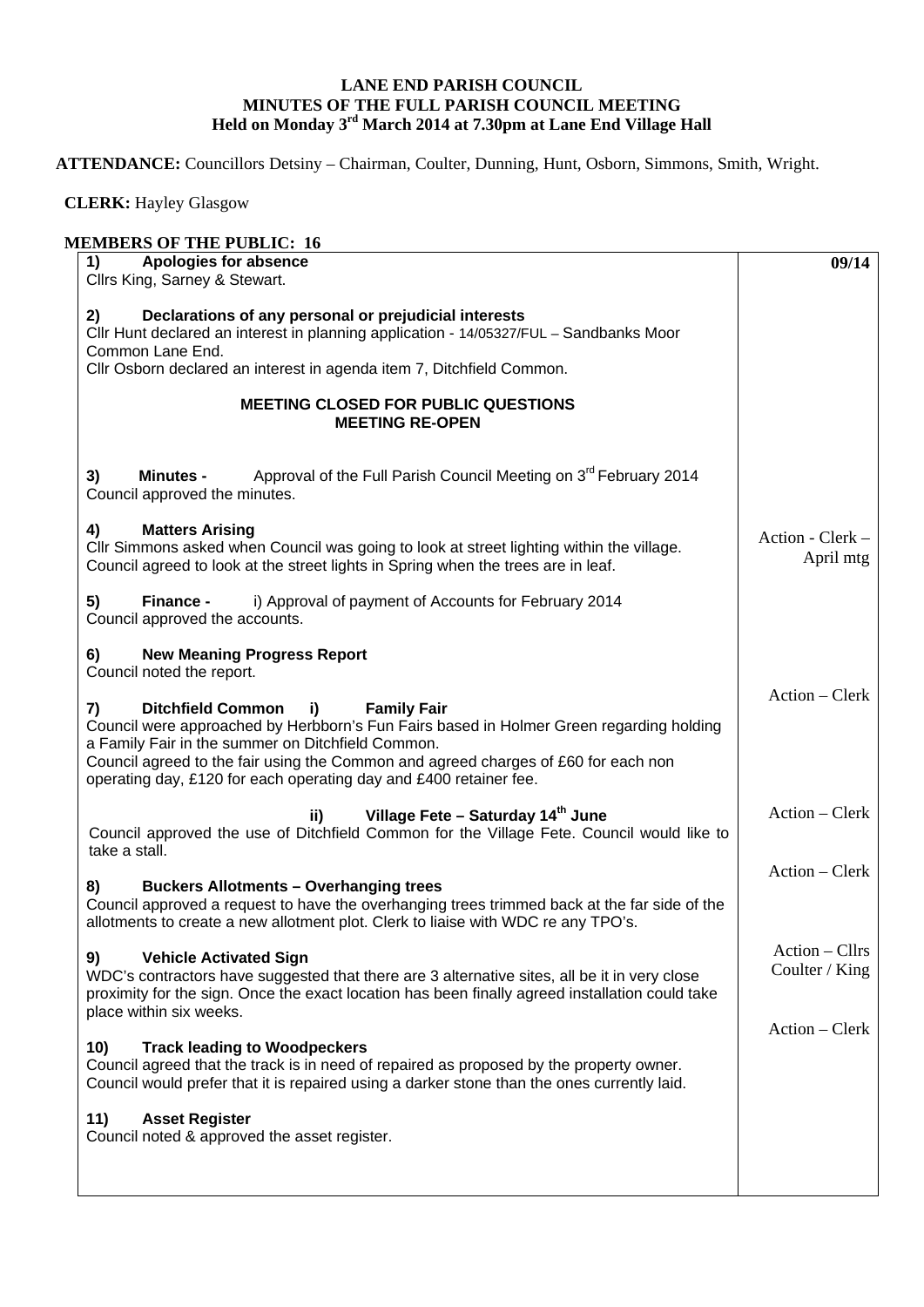| 12)<br><b>Clerk's report</b>                                                                                                                                                | 10/14              |
|-----------------------------------------------------------------------------------------------------------------------------------------------------------------------------|--------------------|
| Council noted the report.<br>The Clerk has accrued 17 hours overtime, Council approved the overtime payment to be put                                                       |                    |
| forward at the April meeting.                                                                                                                                               |                    |
|                                                                                                                                                                             |                    |
| 13)<br><b>Invitations to Meetings, Correspondence &amp; Reports received</b>                                                                                                | Action - All Cllrs |
| Cllr Detsiny advised that Lorna Evans has stepped down as Treasurer of the LEYCC<br>Committee, LEYCC are now desperately seeking a new Treasurer. This position is being    |                    |
| advertised around the village.                                                                                                                                              |                    |
| It is the LEYCC AGM on 20 <sup>th</sup> March and it would be good if some Councillors can attend.                                                                          | $Action - Clirs$   |
| Cllr Detsiny asked members of Council to email the Clerk any comments regarding the WDC                                                                                     | Coulter / Detsiny  |
| Local Plan. All comments must be submitted to WDC before 4 <sup>th</sup> April. The Clerk will read all<br>the comments and draft a letter.                                 |                    |
|                                                                                                                                                                             | Action – Cllr      |
| <b>Matters raised by Councillors</b><br>14)                                                                                                                                 | Detsiny            |
| CIIr Smith understands that WDC no longer are responsible for parking. This now falls with<br>BCC. Cllrs Detsiny and Coulter will speak to WDC regarding this.              |                    |
| CIIr Simmons reported that the pole opposite the peacock is still on the ground. CIIr Detsiny                                                                               |                    |
| will contact BCC.                                                                                                                                                           | Action - Clerk     |
|                                                                                                                                                                             |                    |
| Cllr Dunning left the meeting at 20.05.                                                                                                                                     |                    |
| 15)<br>Planning: To consider new applications and receive Wycombe District Council                                                                                          |                    |
| <b>Decisions and Appeals</b>                                                                                                                                                |                    |
| <b>New Applications</b>                                                                                                                                                     |                    |
|                                                                                                                                                                             |                    |
| 14/05216/FUL - HTS Management Centre Church Road Lane End - Erection of single                                                                                              |                    |
| storey building comprising a Maintenance Building as part of use class C2 (residential<br>institutions).                                                                    |                    |
| No objection.                                                                                                                                                               |                    |
|                                                                                                                                                                             |                    |
| 14/05247/CTREE- 5 Church Road Lane End - Fell self-seeded Beech.                                                                                                            |                    |
| Refer to tree specialist.                                                                                                                                                   |                    |
| 14/05282/FUL - Finings Farmhouse Finings Road Lane End - Householder application for                                                                                        |                    |
| erection of detached garage with garden room and log store with home office / games room                                                                                    |                    |
| above to be used ancillary to main dwelling.<br>No objection.                                                                                                               |                    |
|                                                                                                                                                                             |                    |
| 14/05231/FUL _ Rustlings Park Lane Lane End - Demolition of existing house and erection of                                                                                  |                    |
| 2 x 5 bed dwellings with associated amenity space and parking.                                                                                                              |                    |
| The Parish Council strongly objects to this application. It would be an overdevelopment of a<br>small site. Also the access to and from the site would be highly dangerous. |                    |
|                                                                                                                                                                             |                    |
| 14/05327/FUL - Sandbanks Moor Common Lane End - Householder application for erection                                                                                        |                    |
| of first floor side extension.<br>No objection.                                                                                                                             |                    |
|                                                                                                                                                                             |                    |
| 14/05378/FUL - Maybury Marlow Road Lane End - Householder application for construction                                                                                      |                    |
| of single storey rear extension and fenestration alterations.<br>No objection.                                                                                              |                    |
|                                                                                                                                                                             |                    |
| NEXT MEETING: To confirm the Full Parish Council Meeting will be held on Monday 7 <sup>th</sup> April                                                                       |                    |
| 2014 in the Sycamore Room of the Lane End Village Hall.                                                                                                                     |                    |
| There being no further business the Chairman closed the meeting at 20.25 pm                                                                                                 |                    |
|                                                                                                                                                                             |                    |
|                                                                                                                                                                             |                    |
|                                                                                                                                                                             |                    |
|                                                                                                                                                                             |                    |
| Dated                                                                                                                                                                       |                    |